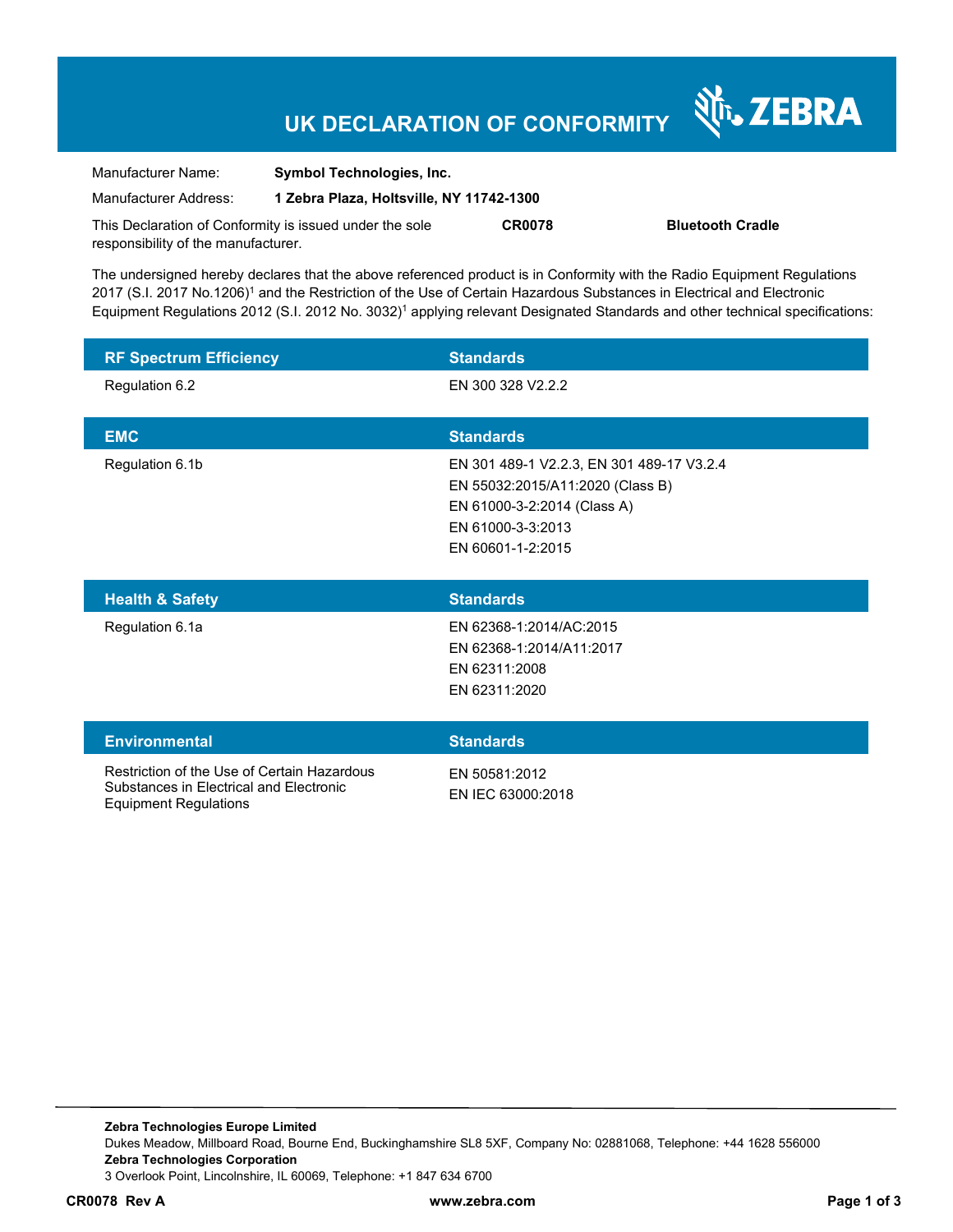# **UK DECLARATION OF CONFORMITY**



With regard to the Radio Equipment Regulations 2017 (S.I. 2017 No.1206)<sup>1</sup>, the conformity assessment procedure referred to in regulation 41(4)(a) and detailed in Schedule 2 has been followed.

 $^{\rm 1}$  As amended by applicable EU withdrawal legislation implemented at the time of issuing this declaration

### **Signed on behalf of Zebra Technologies Corporation**

*(Signature of authorized person)* Marco Belli Rev: A Sr. Manager, Regulatory **Date: 18 February 2021** Control of the Manager, Regulatory **Date: 18 February 2021** Place: Bourne End, UK